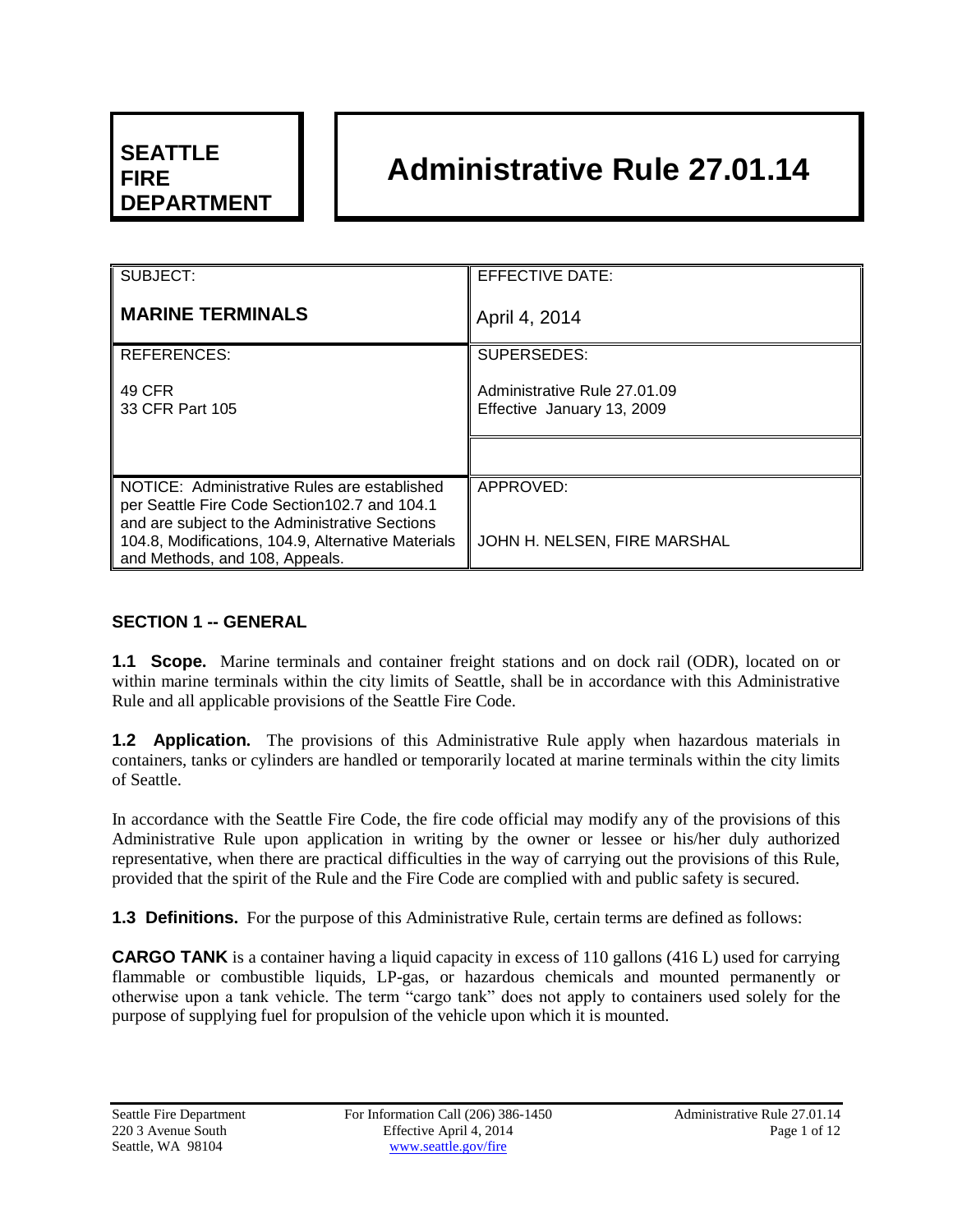**CONTAINER FREIGHT STATION** is any building located on, or within, a marine terminal where individual packages, pallets or units of hazardous materials are temporarily located after off-loading from containers or shipping vans used in transportation.

**MARINE TERMINAL** is a facility where materials are temporarily located during the movement between marine transportation vessels and land-based transportation systems. Marine terminals include, but are not limited to, steam ship terminals and barge line facilities.

**ON DOCK RAIL** (ODR) is a railroad facility located on or within a marine terminal.

**VESSEL** is a ship, barge or other floating vessel utilized in the transportation of materials.

#### **SECTION 2 -- PERMITS**

**2.1 General**. An annual Marine Terminal permit (Code 8025) must be obtained from the Seattle Fire Department in order to handle or temporarily locate containers, tanks, or cylinders of hazardous materials at marine terminals located within the Seattle city limits.

A separate permit is not required to maintain a container freight station at a marine terminal, but the specific requirements for container freight stations will be incorporated into the Marine Terminal permit for that particular marine terminal. Similarly, a separate permit is not required for on dock rail activities at marine terminals that maintain a current Marine Terminal permit.

Waterfront container freight stations that are located on a marine terminal where containers are not also temporarily stored in the terminal yard are required to obtain only a Container Freight Station permit (Code 8030).

**2.2 Fees**. The fee to obtain and renew an annual Marine Terminal or Container Freight Station permit shall be in accordance with City Ordinance.

**2.3 Revocation of permits**. Any permit may be suspended, revoked, or refused renewal when it is determined after a hearing with the fire code official that:

- It is used by a person other than the person to whom the permit was issued.
- It is used for a location other than that for which the permit was issued.
- Any of the conditions or limitations set forth in the permit has been violated.
- The permit holder fails, refuses or neglects to comply with any order or notice duly served upon him/her under the provisions of the Seattle Fire Code.
- There was any false statement or misrepresentation as to a material fact in the application or plans on which the permit or application was based, including false statements or misrepresentations in applications for past permits on which a current renewal is based.
- Where any conditions have changed, so that exercise of the permit would create an unwarranted fire or life safety risk.
- Pursuant to the Seattle Fire Code, in an emergency situation the fire code official may revoke, suspend, or refuse renewal of a permit, without prior notice to the permit holder, when an imminent hazard exists.

# **SECTION 3 -- EMERGENCY PROCEDURES**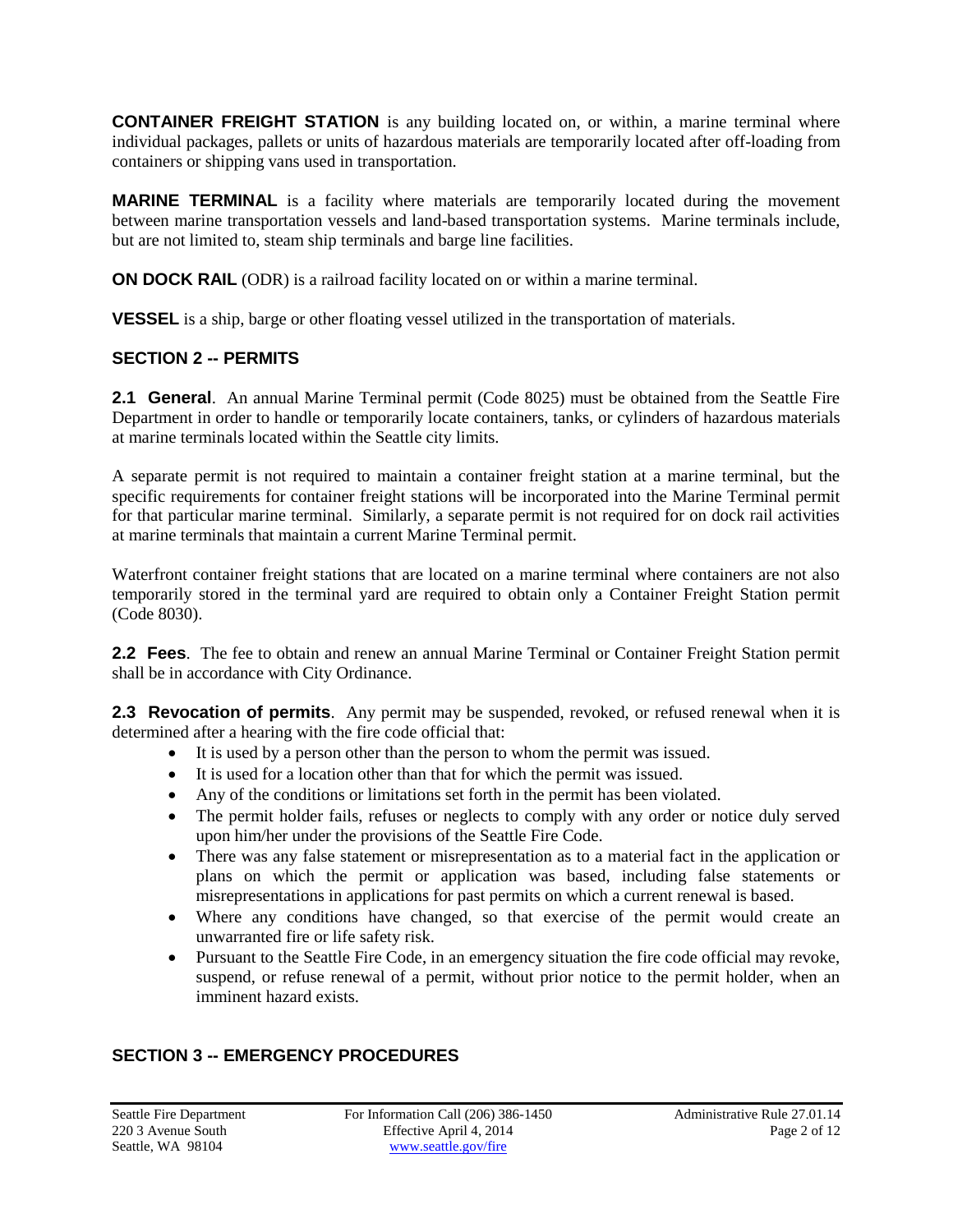**3.1 General.** Reporting of emergencies, emergency plans and emergency procedures at marine terminals shall be in accordance with Section 3 of this Rule.

**3.2 Reporting emergencies.** In the event of fire, smoke or unauthorized release of flammable or other hazardous material on any marine terminal, ODR or vessel, the permit holder shall report such event to the fire department without delay.

#### **3.3 Emergency plans and manifests**

**3.3.1 General.** An approved emergency plan shall be developed.

**3.3.2 Implementation.** The emergency plan shall be implemented in the event of fire, smoke or unauthorized release of flammable or other hazardous materials.

#### **3.3.3 Emergency plans**

**3.3.3.1 Location.** A copy of the emergency plan shall be provided to the Fire Department and an additional copy shall be located at the terminal's main gate security office and made available to the Fire Department upon request.

**3.3.3.2 Minimum contents.** Emergency plans shall contain, at a minimum, the following information:

- the procedures for reporting of emergencies to the proper authorities.
- warning and evacuation of personnel.
- staff member duties during emergencies.
- a schematic diagram of the terminal showing the location of each designated hazardous material area and the location of hydrants.

#### **SECTION 4 -- PROHIBITIONS AND RESTRICTIONS**

**4.1 General.** Specific hazard classes are strictly prohibited and/or restricted at marine terminals in the City of Seattle in accordance with Section 4 of this Rule.

**4.2 Prohibitions.** No Class 1 commodity shall be handled at marine terminals located in the Fire District. See the Seattle Building Code for the boundaries describing the Fire District.

**EXCEPTION:** Up to 120,000 pounds aggregate of containerized Class 1, Division 1.4, Compatibility Groups G and S commodities may be handled at Terminal 46 in the Fire District.

No Class 1 commodity shall be handled at marine terminals located in the inland waters east of the Hiram Chittenden Locks.

**EXCEPTION:** 50 pounds of special explosives or up to 500 pounds aggregate of Class 1 Division 1.4, 1.5 and 1.6 materials.

No Class 1 commodity shall be handled at passenger piers.

No Class 1 commodity shall be handled at a pier or marine terminal within 100 feet of construction, demolition, flammable liquid bulk transfer, or cutting, welding or other hot work.

| Seattle Fire Department | For Information Call $(206)$ 386-1450 | Administrative Rule 27.01.14 |
|-------------------------|---------------------------------------|------------------------------|
| 220 3 Avenue South      | Effective April 4, 2014               | Page 3 of 12                 |
| Seattle, WA 98104       | www.seattle.gov/fire                  |                              |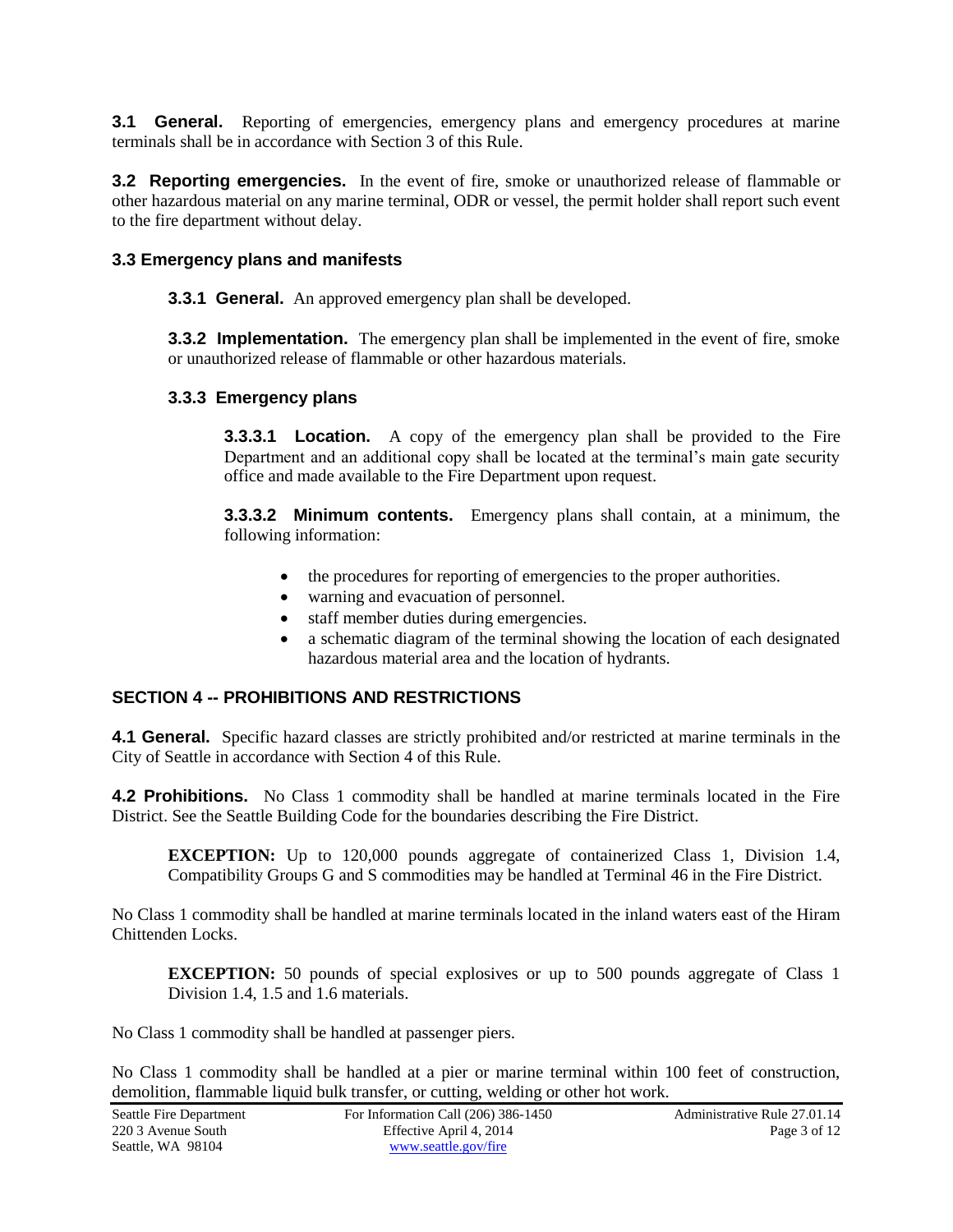Class 5.2, Packing Group II, Type A organic peroxides are prohibited.

# **4.3 Quantity restrictions.**

Class 1.1 explosive materials are limited to a maximum of 200 pounds gross weight on a terminal.

Class 1.2 explosive materials are limited to a maximum of 500 pounds gross weight on a terminal.

Gross weight for Class 1 explosive materials is defined as the weight of the shipment minus the weight of the shipping container. It is not the net explosive content (N.E.C.) which reflects only the black powder content of the commodity.

Table 27.01-A sets forth, by U.S. DOT hazard class, the maximum aggregate gross weight of hazardous materials allowed to be stored in each of the designated hazardous material areas on the terminal.

**EXCEPTION:** The following hazard classes are identified as "CALL FOR SPECIAL PERMIT" commodities in Table 27.01-A and are restricted at marine terminals on a case by case basis: Class 2.3 - Toxic Gases Class 4.2, Packing Group I - Spontaneously Combustible Materials Class 4.3, Packing Group I Water-reactive Substances/Dangerous When Wet Materials Class 6.1, Packing Group I – Toxic Substances Class 6.1, Inhalation Hazard – Toxic Substances with Inhalation Hazard Class 6.2 - Infectious Substances Class 7 - Radioactive Materials

# **4.4 Other restrictions.**

Class 1 explosive materials shall not remain on the marine terminal more than 24 hours unless specific approval is granted by the fire code official or the fire code official's representative.

# **SECTION 5 -- GENERAL REQUIREMENTS**

**5.1 General.** Marine terminals shall be in accordance with Section 5 of this Rule.

**5.2 Responsible party.** With respect to all hazardous materials located at the terminal, regardless of ownership or control, the permit holder shall be legally responsible for compliance with this Administrative Rule. The permit holder shall comply with any order or notice issued by the fire code official or the fire code official's representative and duly served on the permit holder.

**5.3 Designated hazardous material areas.** Hazardous material areas used for the temporary placement of hazardous cargo shall be designated at marine terminals. The size, number and use priority of hazardous material areas shall be determined after consideration of the terminal's size; configuration, specific operational needs and the restrictions set forth below, and shall be approved by the fire code official.

- The maximum total gross weight of hazardous materials allowed in each area shall be in accordance with Table 27.01-A.
- Incompatible hazardous materials within each area shall be separated according to the requirements set forth in 49 CFR Ch. I Table 176.83(b).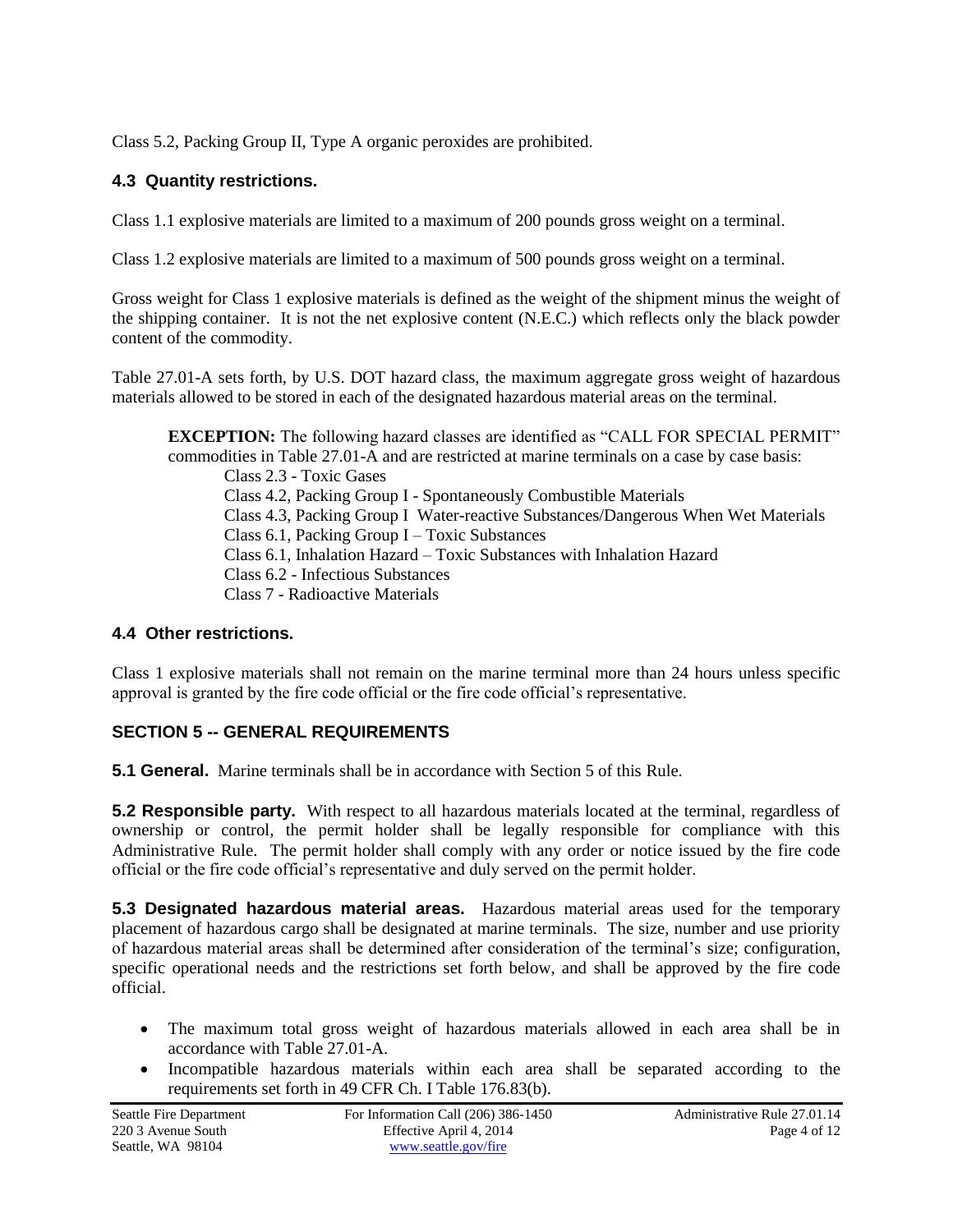- Each area shall be located a minimum of 50 ft from buildings.
- Each area shall be located a minimum of 20 ft from property lines which are or can be built upon, including the opposite side of a public way.
- Each area must be separated from other hazardous material areas by a minimum of 100 ft.
- General cargo may also be stored in designated hazardous materials areas.

**5.4 Placement of hazardous materials.** Hazardous materials at marine terminals shall be located in designated hazardous material areas in accordance with Section 5.3 and shall comply with the storage conditions set forth in Table 27.01-A.

# **EXCEPTIONS:**

1. Hazardous materials located on on-dock rail sidings as a result of switching operations. Such materials shall not be allowed to be located on on-dock rail sidings for a period exceeding 72 hours excluding weekends and holidays.

2. Hazardous materials inside container freight stations or actively being loaded or off-loaded into container freight stations

3. Class 9 commodities.

**5.5 Area Perimeter Lines.** Each area designated for the storage of hazardous cargo shall have warning strip at least three inches wide painted on the ground located a minimum of 20 ft outside the perimeter of the area. The words "HAZARDOUS CARGO AREA", "NO SMOKING" and "NO OPEN FLAMES" shall also be painted on the ground in letters measuring not less than 6-inches in height every 30 ft along the perimeter line.

**5.6 Personnel.** The permit holder shall provide qualified personnel 24 hours a day capable of making contact with facility personnel who can properly operate equipment to relocate vans, chassis, equipment and containers in the event of an emergency.

**5.7 Available documents.** The following documents shall be immediately available to Fire Department personnel at the main gate security office of the terminal:

- Manifest of all hazardous materials located on the terminal. The manifest is to be updated at least every 24 hours (except on weekends and holidays).
- The current Marine Terminal permit issued by the Seattle Fire Department.
- The terminal's approved emergency plan, including an approved schematic diagram of the terminal identifying all designated hazardous materials areas.

The permit holder shall advise the fire code official in writing of the precise location of the main gate security office, and shall promptly notify the fire code official in writing of a change in its location.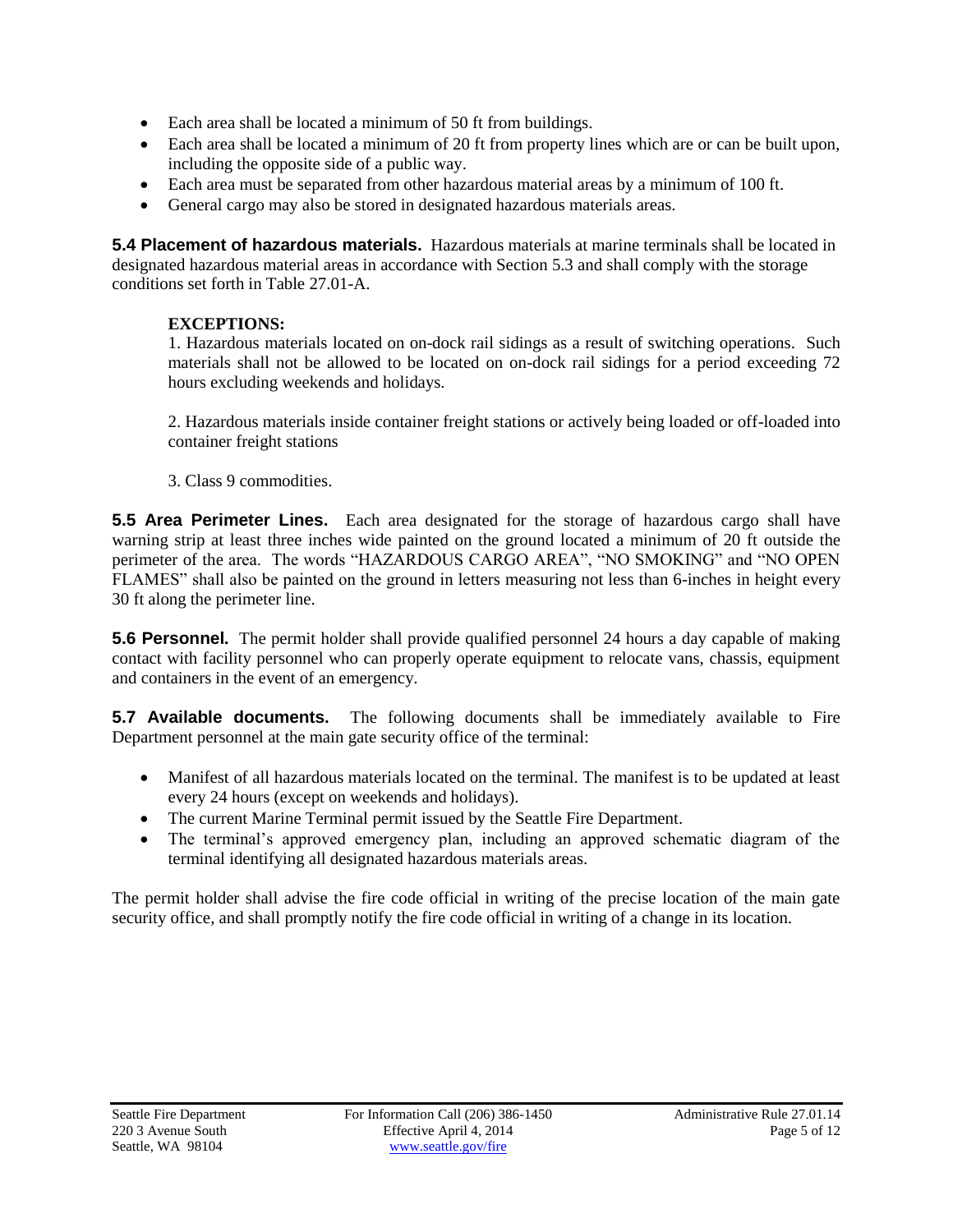#### **5.8 Handling, loading, unloading and transfer operations.**

**5.8.1 General.** Hazardous materials at the terminal shall be transferred, handled, stored, loaded and unloaded in a manner and method approved by DOT and U.S. Coast Guard regulations and in accordance with this Rule.

**5.8.2 Transfer operations.** Any transfer of hazardous materials intended as cargo into a container, cylinder or tank on the marine terminal shall be in accordance with Section 5.8.2.

**Exception:** Emergency transfers to mitigate spills, leaks or releases.

**5.8.2.1 Prohibitions.** The transferring or dispensing of any of the following hazardous materials intended as cargo into any cylinder, container or tank from a cargo tank is prohibited on marine terminals without prior approval of the fire code official:

- Liquefied flammable gases,
- Flammable gases,
- Gaseous toxic materials or gaseous oxidizing materials when transported at pressures exceeding 0.5 psig; or
- Liquefied toxic materials or liquefied oxidizing materials having a vapor pressure in excess of 14.7 psia at a temperature of 100 degrees F.
- Any hazardous material not destined for transportation by marine vessel or barge from the terminal.

**5.8.2.2 Transfer Plan.** A transfer plan is required for any material not expressly prohibited in 5.8.2.1. The transfer plan must be submitted to the fire code official for approval prior to the start of transfer operations. The transfer plan shall address safety issues and must include, but is not limited to, the following:

- Location of transfers.
- Spill control and containment.
- Training.
- Transfer operations (e.g. best management practices).
- Attendance of transfers.
- Emergency plan.

**5.8.2.3 Notification of transfers.** The fire code official shall be notified in writing not less than 24 hours prior to any transfer of a hazardous material into, or from, a bulk package on the marine terminal.

**5.9 Telephones.** There shall be a telephone available at no charge 24 hours a day within the terminal.

# **5.10 Fire-protection equipment and fire hydrants.**

**5.10.1 Identification**. Fire-protection equipment and fire hydrants shall be clearly identified in a manner approved by the fire code official to prevent obstruction and maintain fire department access.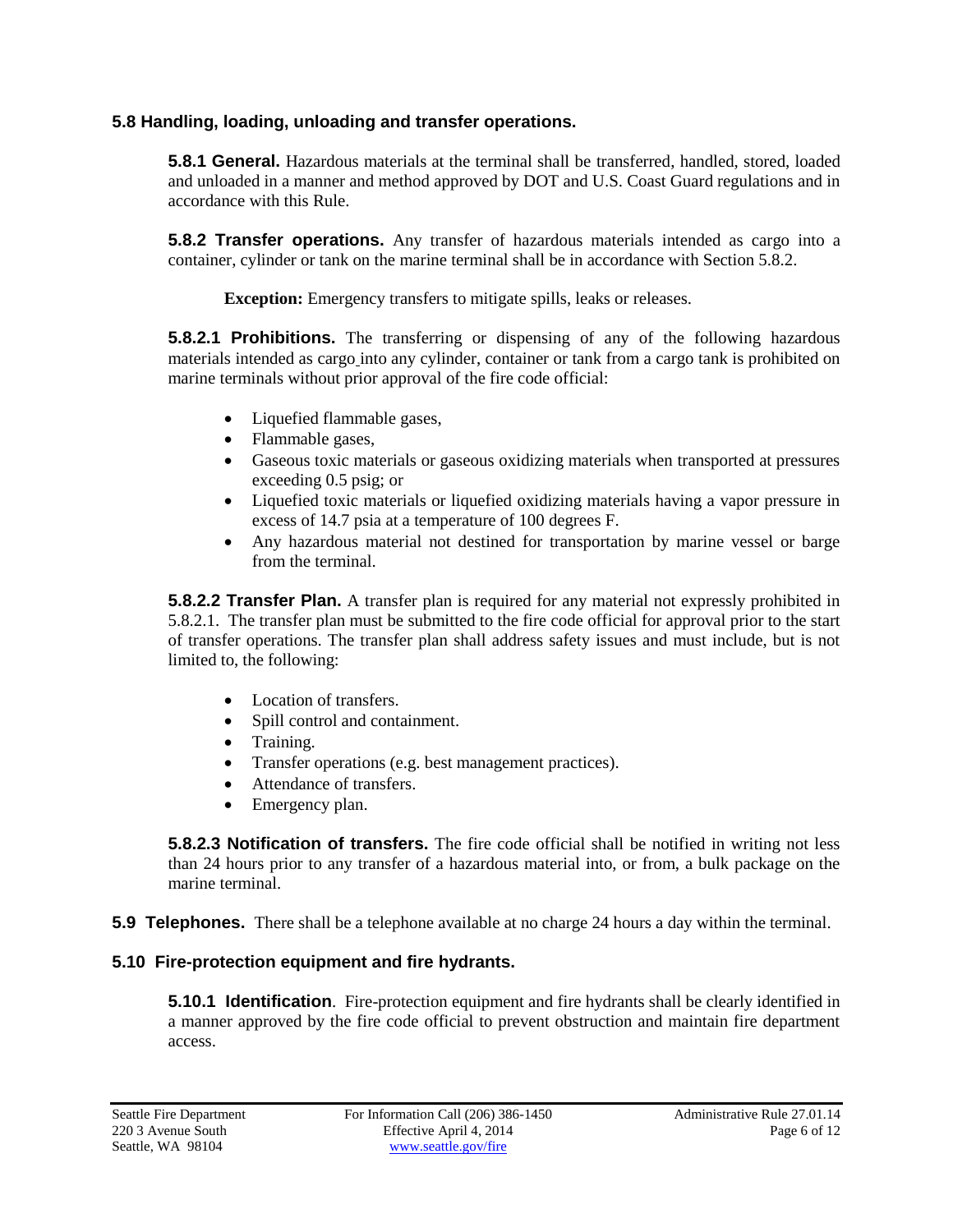**5.10.2 Obstruction and impairment.** Posts, fences, vehicles, growth, trash, storage and other materials or things shall not be placed or kept near fire hydrants, fire-protection system control valves or fire department connections in a manner that would prevent such equipment or fire hydrants from being immediately visible. The fire department shall not be deterred or hindered from gaining immediate access to fire-protection equipment or hydrants.

A 3-ft clear space shall be maintained around the circumference of fire hydrants, except as otherwise required or approved in writing by the fire code official.

**5.10.3 Tampering with fire-protection equipment.** Fire hydrants and fire appliances shall not be removed, tampered with or otherwise disturbed except for the purpose of extinguishing fire, training, recharging, or making necessary repairs, or when allowed by the fire department.

**5.11 Fire apparatus access lanes.** Fire apparatus access lanes to each storage area shall:

- Have an unobstructed width of not less than 20 ft and an unobstructed vertical clearance of not less than 14 ft.
- Be at such intervals so that no portion of any area will be more than 85 ft from a fire apparatus access lane.
- Not be blocked or obstructed by unattended vehicles or equipment.

# **5.12 Sources of ignition.**

**5.12.1 General.** Electrical wiring and equipment shall be installed in accordance with the Seattle Electrical Code.

**5.12.2 Electrical equipment.** Overhead wiring is prohibited. Electrical wiring within a designated hazardous materials area shall be explosion-proof.

# **EXCEPTIONS:**

- 1. Underground wiring need not be explosion proof.
- 2. If light fixtures are at least 10 feet above the highest allowable point of storage, they do not need to be explosion proof.
- **5.12.3 Smoking.** There shall be no smoking within 50 ft of any hazardous materials container. "NO SMOKING" signs shall be prominently posted so that any person approaching such a container will be capable of seeing the signs.

**5.13 Combustible material.** Designated hazardous material areas shall be free of grass, weeds, debris and other combustible material.

# **5.14 Security.**

**5.14.1 General.** Security shall be provided at the terminal in a manner approved by Department of Homeland Security regulations set forth in 33 CFR Part 105 and in accordance with this Rule.

**5.14.2 Fences**. Hazardous material areas shall be enclosed by an 8-ft high wire or chain-link fence, unless the Fire Department determines and documents in writing that such a fence is not necessary.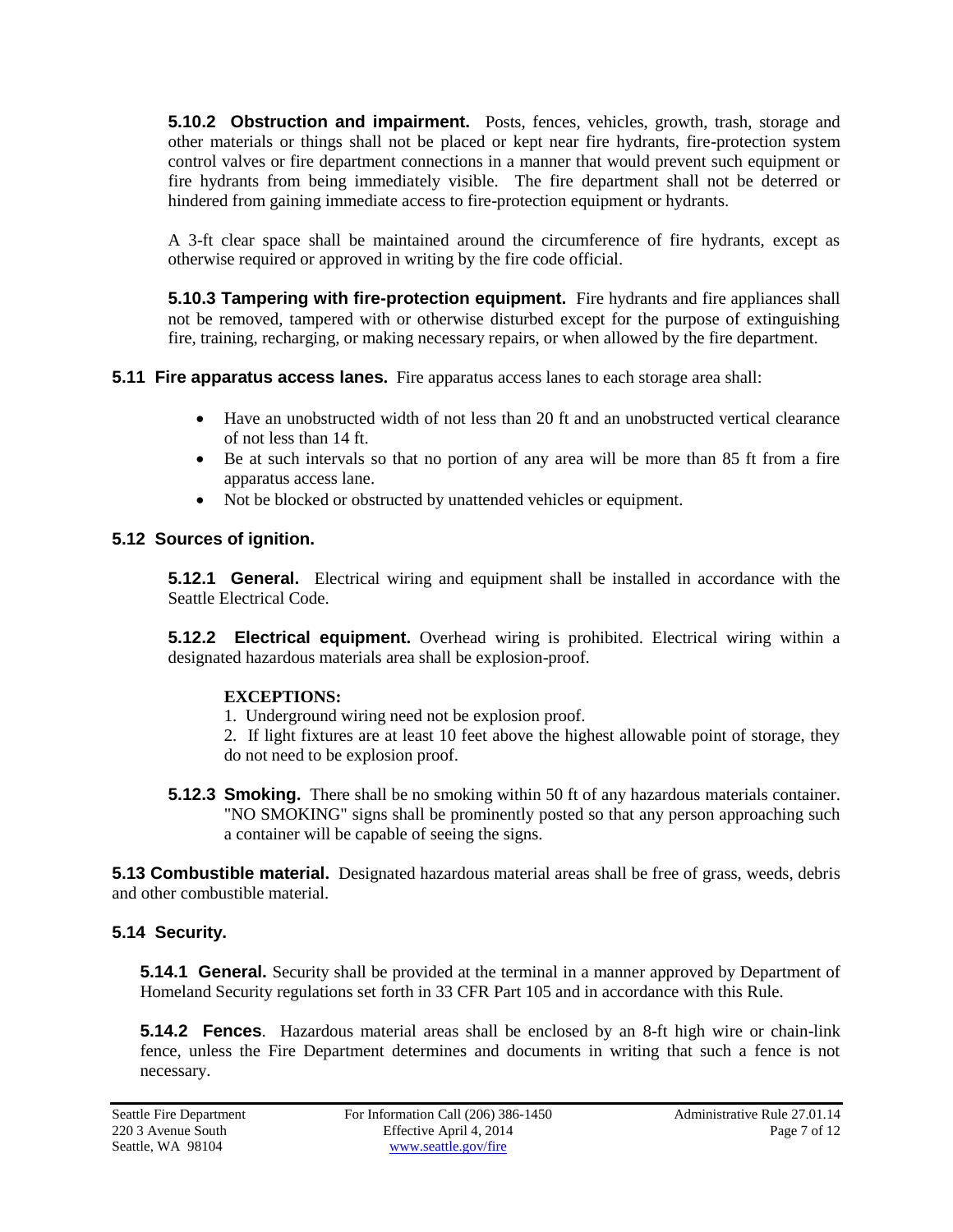**EXCEPTION:** The area need not be enclosed if the entire terminal is surrounded by such a fence maintained in good condition.

**5.14.3 Security guards.** Properly-qualified security guards shall be provided by the permit holder in such numbers as to assure adequate surveillance, prevent unlawful entrance, detect fire hazards and check the readiness of fire protection equipment.

**5.15 Drainage.** Designated hazardous material areas shall be constructed to direct water and other liquid run-off or drainage away from buildings and staging areas.

Where liquid hazardous materials are stored, materials (e.g., chemical-resistant rubber) for blocking drains shall be available in order to prevent the liquids from entering storm drains and waterways.

# **SECTION 6 -- CONTAINER FREIGHT STATIONS**

**6.1 General.** Container freight stations at marine terminals that are used for breaking bulk shipments and temporarily locating individual packages, pallets or units of hazardous materials, shall be in accordance with Section 6 of this Rule.

**6.2 Fire protection.** All container freight stations shall be protected by an approved automatic sprinkler system. When serving 100 or more sprinkler heads, the sprinkler system water flow and valve tamper indicators shall be supervised by an approved central, proprietary or remote station service, or a local alarm which will sound an audible signal at a constantly attended location.

**6.3 Designated storage locations within the container freight station.** Within container freight stations, locations for the storage of hazardous materials shall be specifically identified. Such locations shall be clearly identified with signs and marked on the floor of the station.

**6.4 Storage quantities within the container freight station.** The interior space of a container freight station protected by an automatic sprinkler system and the container parking area surrounding the building are each considered to be a hazardous material area. Quantities of hazardous materials allowed shall be in accordance with Table 27.01-A.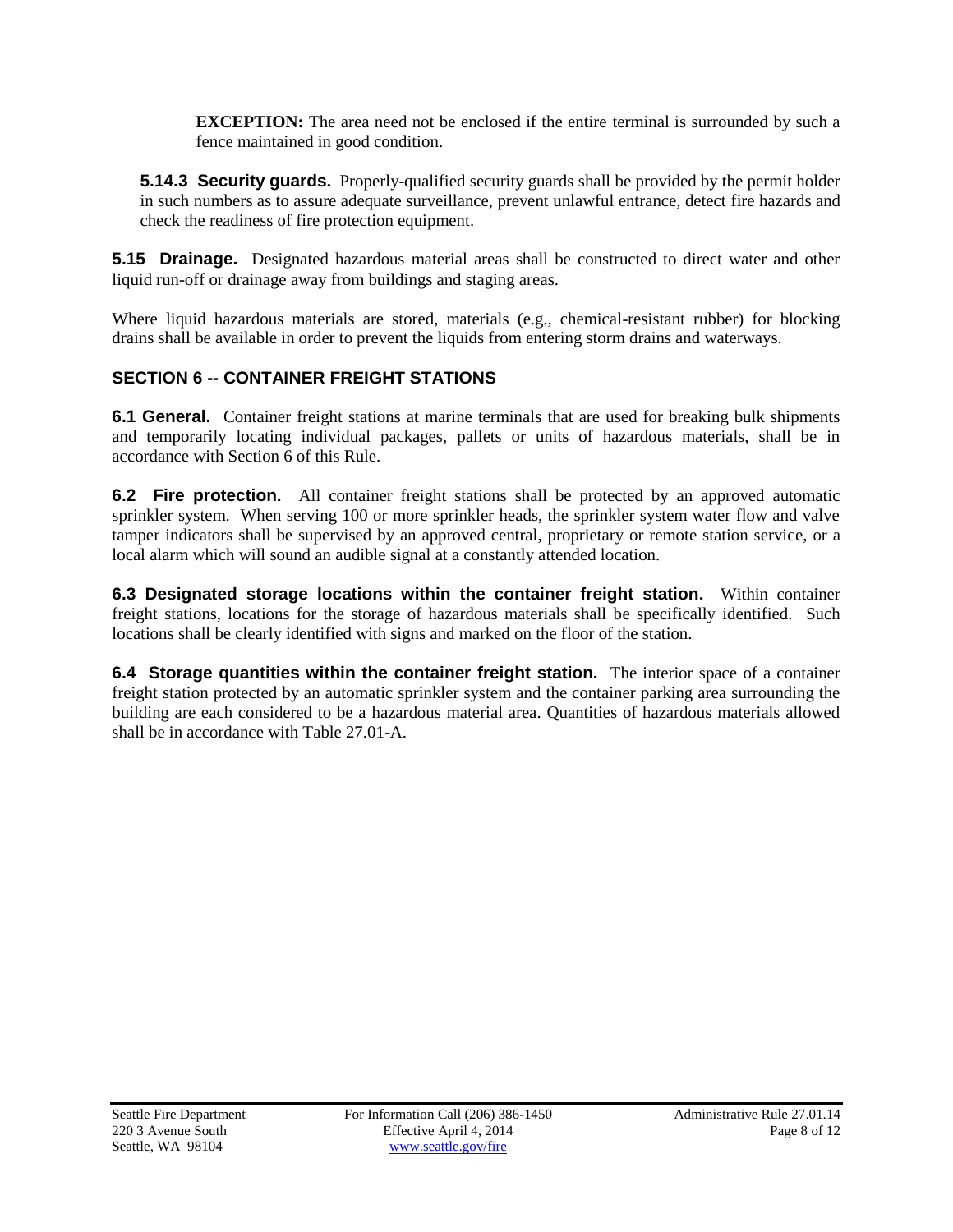# **TABLE 27.01-A STORAGE CONDITIONS FOR MARINE TERMINALS**

| <b>DOT</b><br><b>HAZAR</b><br>D<br><b>CLASS</b> | <b>PLACARD</b>                   | <b>MAXIMUM</b><br><b>QUANTITY</b><br>(IN)<br>$\text{POUNDS}$ <sup>2</sup><br>PER AREA | <b>MAXIMUM</b><br><b>QUANTITY (IN</b><br>$POUNDS)^2 ON$<br><b>A SINGLE</b><br><b>VESSEL IN</b><br><b>THE PORT</b> | ADDITIONAL PERMIT CONDITIONS <sup>1</sup>                                                                                                                                                                                                                                                                                                                                                                  |
|-------------------------------------------------|----------------------------------|---------------------------------------------------------------------------------------|-------------------------------------------------------------------------------------------------------------------|------------------------------------------------------------------------------------------------------------------------------------------------------------------------------------------------------------------------------------------------------------------------------------------------------------------------------------------------------------------------------------------------------------|
| 1.1                                             | <b>EXPLOSIVES</b>                | 200 lbs.<br>maximum on<br>the terminal                                                | 200                                                                                                               | The Seattle Fire Department shall receive notification of the proposed<br>storage of explosives 48 hours in advance of any Class 1 commodity<br>arriving at a marine terminal.                                                                                                                                                                                                                             |
| 1.2                                             | <b>EXPLOSIVES</b>                | 500 lbs.<br>maximum on<br>the terminal                                                | 500                                                                                                               | No Class 1 commodity shall be handled at marine terminals located in the Fire<br>District.<br><b>Exception:</b> Up to 120,000 pounds aggregate of containerized Class 1<br>Division 1.4 Compatibility Group G and S commodities may be handled<br>at Terminal 46 in the Fire District.                                                                                                                     |
| 1.3                                             | <b>EXPLOSIVES</b>                | 2,000<br><b>Exception:</b><br>$6,000$ lbs of<br>containerized<br>fireworks.           | <b>NOTIFICATION</b><br>REQUIRED <sup>3</sup>                                                                      | No Class 1 commodity shall be handled at marine facilities located in the<br>inland waters east of the Hiram Chittenden Locks.<br><b>Exception:</b> 50 lbs. of special explosives, or up to 500 pounds aggregate<br>of Class 1 Division 1.4, 1.5 and 1.6 materials.                                                                                                                                        |
| 1.4                                             | <b>EXPLOSIVES</b>                | 120,000                                                                               | <b>NOTIFICATION</b><br>REQUIRED <sup>3</sup>                                                                      | No Class 1 commodity shall be handled at passenger piers.<br>Containers shall not be stacked.<br>No Class 1 commodity shall be handled at a pier or terminal within 100 feet<br>of construction, demolition, flammable liquid bulk transfer or cutting, welding or<br>other hot work.                                                                                                                      |
| 1.5                                             | <b>BLASTING</b><br><b>AGENTS</b> | 120,000                                                                               | <b>NOTIFICATION</b><br>REQUIRED <sup>3</sup>                                                                      | Aggregate quantity of Class 1 commodities in a single area shall not exceed<br>120,000 pounds. Combinations shall not include more than the maximum<br>quantity listed for the individual Division.<br>Maximum quantity limits are defined by the gross weight (in pounds) of the<br>shipment minus the weight of the shipping container. They are not defined as the<br>net explosive content (N. E. C.). |
| 1.6                                             | <b>EXPLOSIVES</b>                | 120,000                                                                               | <b>NOTIFICATION</b><br>REQUIRED <sup>3</sup>                                                                      | Class 1 commodities must be removed from the terminal within 24 hours after<br>arrival unless expressed approval has been granted by the Chief or the Chief's<br>representative.                                                                                                                                                                                                                           |

 $\mathbf{I}$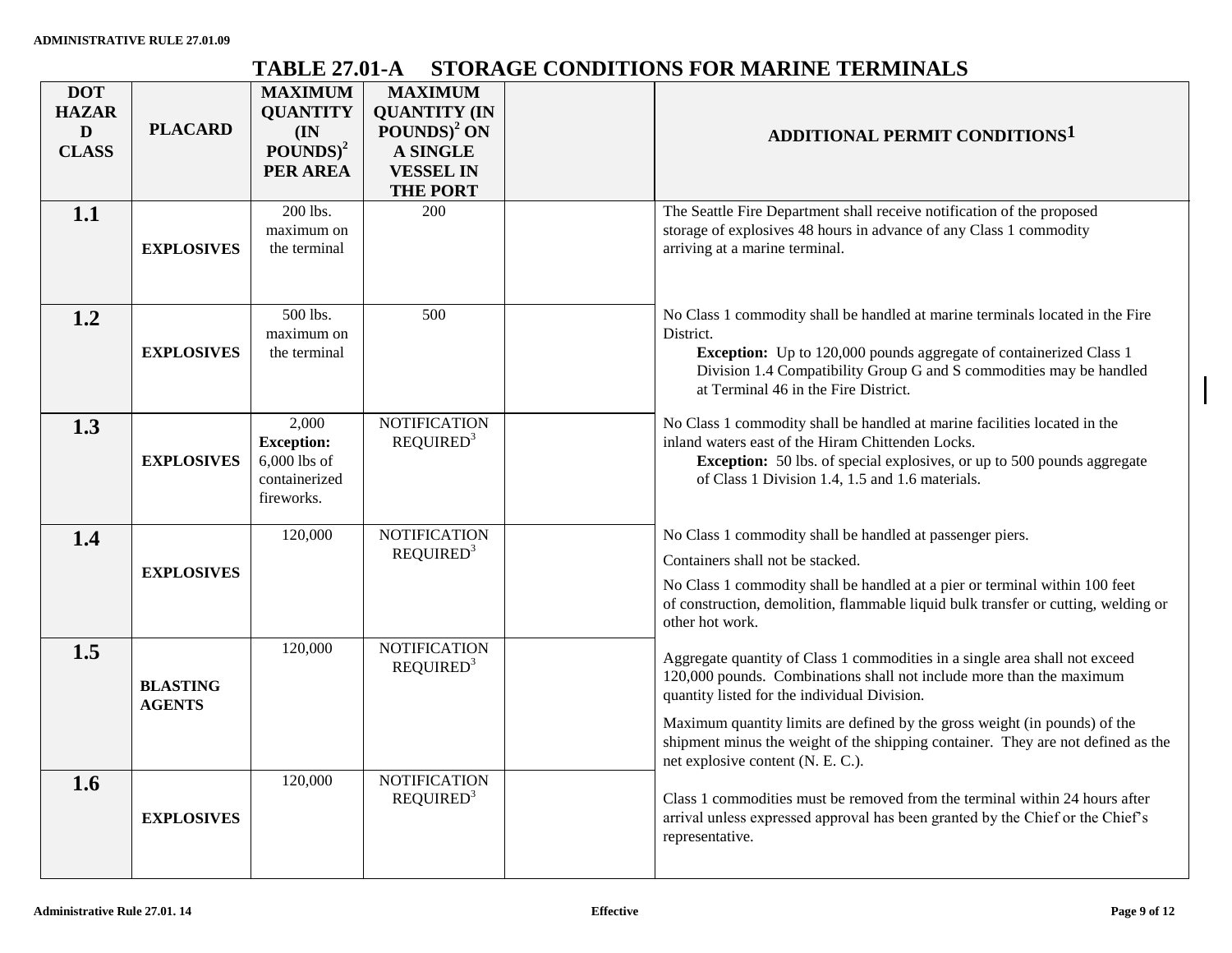| <b>DOT</b><br><b>HAZARD</b><br><b>CLASS</b> | <b>PLACARD</b>                         | <b>MAXIMUM QUANTITY</b><br>$(IN$ POUNDS) <sup>2</sup> PER AREA                                                                                                | <b>MAXIMUM</b><br><b>QUANTITY</b><br>$(IN$ POUNDS) <sup>2</sup><br>ON A SINGLE<br><b>VESSEL IN</b><br><b>THE PORT</b> |                      | ADDITIONAL PERMIT CONDITIONS <sup>1</sup>                                                                                                                                                                                                                                                                                 |
|---------------------------------------------|----------------------------------------|---------------------------------------------------------------------------------------------------------------------------------------------------------------|-----------------------------------------------------------------------------------------------------------------------|----------------------|---------------------------------------------------------------------------------------------------------------------------------------------------------------------------------------------------------------------------------------------------------------------------------------------------------------------------|
| 2.1                                         | <b>FLAMMABLE</b><br><b>GASES</b>       | 300,000<br><b>NOTIFICATION</b><br><b>REQUIRED FOR SILANE GAS</b><br>(UN2203)                                                                                  | Not limited<br><b>NOTIFICATION</b><br><b>REQUIRED FOR</b><br><b>SILANE GAS</b><br>(UN2203)                            |                      | The Seattle Fire Department shall receive notification of the<br>proposed storage of silane gas 48 hours in advance of arrival at<br>a marine terminal.<br>Containers may be stacked two high.                                                                                                                            |
| 2.2                                         | NON-<br><b>FLAMMABLE</b><br><b>GAS</b> | Unlimited<br><b>Exceptions:</b><br>1.150,000 lbs. oxygen<br>(except cryogen).<br>2.40,000 lbs. cryogenic oxygen<br>3.150,000 lbs. cryogens<br>(except oxygen) | Not limited                                                                                                           |                      | Containers may be stacked two high.<br>Nitrogen, argon, helium and carbon dioxide may be stored<br>with general cargo.<br>Aggregate quantity of oxygen and cryogens in any single area<br>shall not exceed 150,000 lbs. Combinations shall not include<br>more than the maximum quantity listed for the type of material. |
| 2.3                                         | POISON GAS                             | <b>CALL FOR SPECIAL</b><br><b>PERMIT</b><br><b>Exception:</b> Chlorine and<br>ammonia up to 45,000 lbs.<br>allowed without a special permit.                  | Not limited                                                                                                           |                      | Maximum chlorine container size shall be 1 ton.<br>An inspection may be required.                                                                                                                                                                                                                                         |
| 3<br><b>P.G. I</b><br>P.G. II<br>P.G. III   | <b>FLAMMABLE</b><br><b>LIQUIDS</b>     | P.G. I - 120,000 lbs.<br>P.G. II - Unlimited<br>P.G. III - Unlimited                                                                                          | Not limited                                                                                                           |                      | Containers may be stacked two high.<br>P.G. II and III commodities may be stored with general cargo.<br>Diesel fuel containers also placarded with "1993" may be<br>treated as a combustible liquid. See ORM-D hazard class.                                                                                              |
| 4.1<br><b>P.G. I</b><br>P.G. II<br>P.G. III | <b>FLAMMABLE</b><br><b>SOLIDS</b>      | P.G. I - 500<br>P.G. II - 80,000<br>P.G. III - 120,000                                                                                                        | Not limited                                                                                                           |                      | The Seattle Fire Department shall receive notification prior to,<br>or upon receipt of, commodities in Packing Group I.<br>Aggregate quantities of Division 4.1 commodities within an<br>area shall not exceed 120,000 lbs. and the individual Packing<br>Group limits.<br>Containers shall not be stacked.               |
| <b>DOT</b><br><b>HAZARD</b><br><b>CLASS</b> | <b>PLACARD</b>                         | <b>MAXIMUM QUANTITY</b><br>(IN POUNDS)<br>PER AREA                                                                                                            | <b>MAXIMUM</b><br><b>QUANTITY (IN</b><br>POUNDS) ON A<br><b>SINGLE VESSEL</b><br>IN THE PORT                          | <b>INCOMPATIBLES</b> | <b>ADDITIONAL PERMIT CONDITIONS1</b>                                                                                                                                                                                                                                                                                      |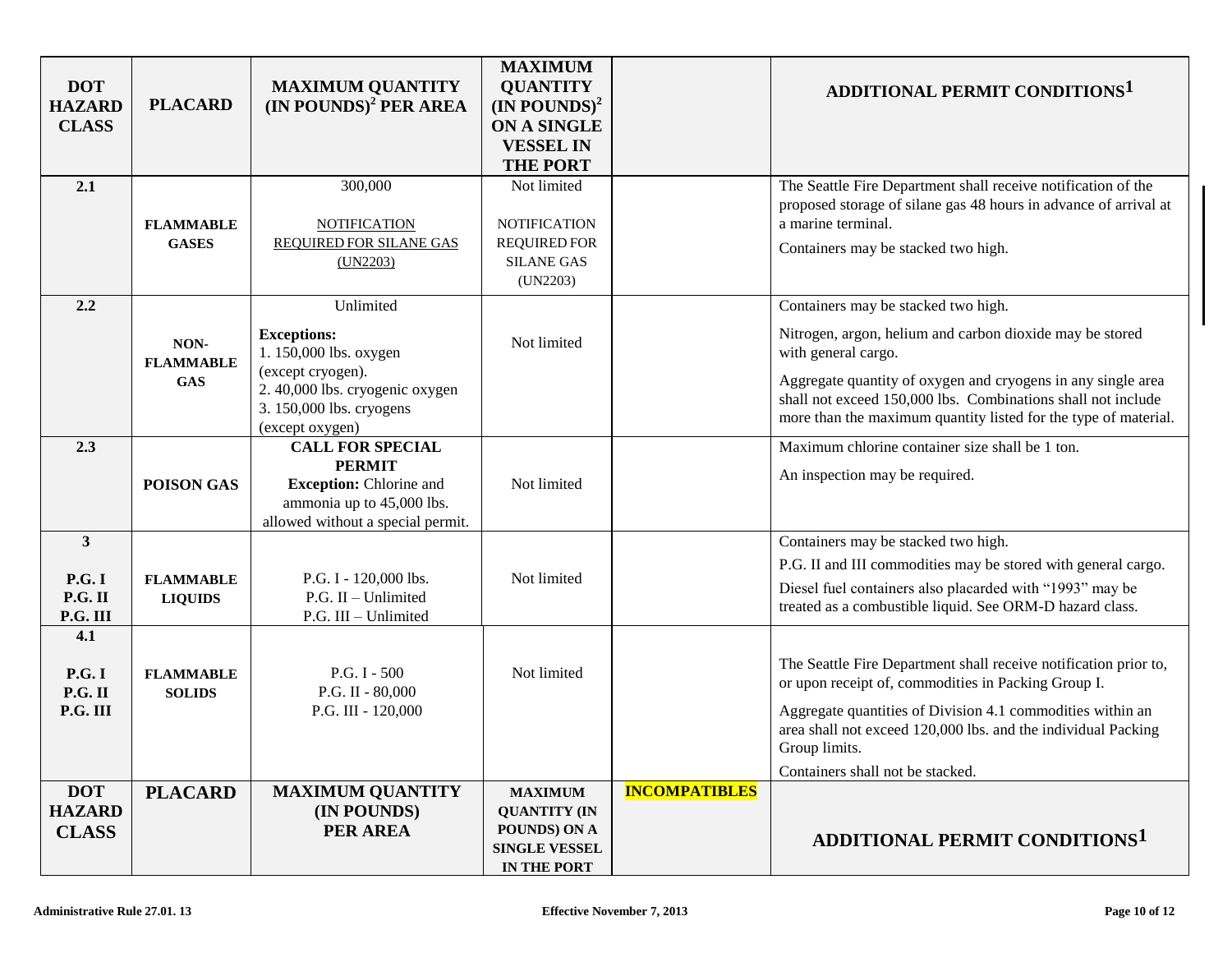| 4.2<br><b>P.G.I</b><br>P.G. II<br>P.G. III                                                                                                                                                                              | SPONTAN-<br><b>EOUSLY</b><br><b>COMBUSTIBLE</b><br><b>MATERIALS</b>                           | P.G. I - CALL FOR SPECIAL PERMIT<br>P.G. II - $40,000$<br>P.G. III - $80,000$                                                                                                                                                                           | Not limited                                                                                                        | An inspection may be required.<br>Containers shall not be stacked.                                                                                                                                                                                                                                                                                                                                                                                                                                                                                                                                                                                                                                                                     |
|-------------------------------------------------------------------------------------------------------------------------------------------------------------------------------------------------------------------------|-----------------------------------------------------------------------------------------------|---------------------------------------------------------------------------------------------------------------------------------------------------------------------------------------------------------------------------------------------------------|--------------------------------------------------------------------------------------------------------------------|----------------------------------------------------------------------------------------------------------------------------------------------------------------------------------------------------------------------------------------------------------------------------------------------------------------------------------------------------------------------------------------------------------------------------------------------------------------------------------------------------------------------------------------------------------------------------------------------------------------------------------------------------------------------------------------------------------------------------------------|
| 4.3<br>P.G. I<br>P.G. II<br>P.G. III                                                                                                                                                                                    | <b>DANGEROUS</b><br><b>WHEN WET</b>                                                           | P.G. I - CALL FOR SPECIAL PERMIT<br>P.G. II - $40,000$<br>P.G. III - 80,000                                                                                                                                                                             | Not limited                                                                                                        | Packaging and containerization must be watertight.<br>Containers shall not be stacked.                                                                                                                                                                                                                                                                                                                                                                                                                                                                                                                                                                                                                                                 |
| 5.1<br><b>P.G.I</b><br>P.G. II<br>P.G. III                                                                                                                                                                              | <b>OXIDIZERS</b>                                                                              | P.G. $I - 200$<br>P.G. II - 200,000<br>P.G. III - $400,000$                                                                                                                                                                                             | 200<br>Not limited<br>Not limited                                                                                  | The Seattle Fire Department shall receive notification prior to,<br>or upon receipt of, commodities in Packing Group I.<br>Aggregate quantity of Class 5 commodities (Division 5.1 and<br>5.2) shall not exceed 400,000 lbs. per area.<br>Combinations within an area shall not include more than the<br>maximum quantity listed for the individual Packing Groups<br>and/or Types.<br>Containers may be stacked two high.                                                                                                                                                                                                                                                                                                             |
| 5.2<br>P.G. II<br><b>Type A</b><br><b>Type B</b><br>Type C<br><b>Type D</b><br>Type E<br><b>Type F</b><br><b>Type G</b><br>6.1<br><b>P.G.I</b><br>P.G. II<br>P.G. II -<br><b>INHALAT</b><br><b>ION</b><br><b>HAZARD</b> | <b>ORGANIC</b><br><b>PEROXIDES</b><br><b>POISONOUS</b><br><b>LIQUIDS</b><br><b>AND SOLIDS</b> | Type A - Prohibited<br>Type $B - 200$<br>Type $C - 200$<br>Type D - 100,000<br>Type E - 100,000<br>Type F - 200,000<br>Type G - 200,000<br>P.G. I - CALL FOR SPECIAL PERMIT<br>P.G. II - $40,000$<br>P.G. II (I.H.) - CALL FOR SPECIAL<br><b>PERMIT</b> | Prohibited<br>200<br>Notification Req'd<br>Not limited<br>Not limited<br>Not limited<br>Not limited<br>Not limited | The Seattle Fire Department shall receive 48 hour advance<br>notification of the proposed storage of Type B or Type C<br>commodities.<br>Aggregate quantity of Class 5 commodities (Division 5.1 and<br>5.2) per area shall not exceed 400,000 lbs Combinations shall<br>not include more than the maximum quantity listed for the<br>individual Packing Groups and/or types.<br>Containers may be stacked two high.<br>Separate 50 feet from food grade commodities.<br>Aggregate quantity of Class 6 commodities (Division 6.1 and<br>6.2) per area shall not exceed 80,000 lbs Combinations shall<br>not include more than the maximum quantity listed for the<br>individual Packing Groups.<br>Containers may be stacked two high. |
| P.G. III<br><b>DOT</b><br><b>HAZARD</b><br><b>CLASS</b>                                                                                                                                                                 | <b>PLACARD</b>                                                                                | P.G. III - 80,000<br><b>MAXIMUM QUANTITY</b><br>(IN POUNDS)<br>PER AREA                                                                                                                                                                                 | <b>MAXIMUM</b><br><b>QUANTITY (IN</b><br>POUNDS) ON A<br><b>SINGLE VESSEL</b><br>IN THE PORT                       | Site inspection may be required by the Seattle Fire Department<br>ADDITIONAL PERMIT CONDITIONS <sup>1</sup>                                                                                                                                                                                                                                                                                                                                                                                                                                                                                                                                                                                                                            |